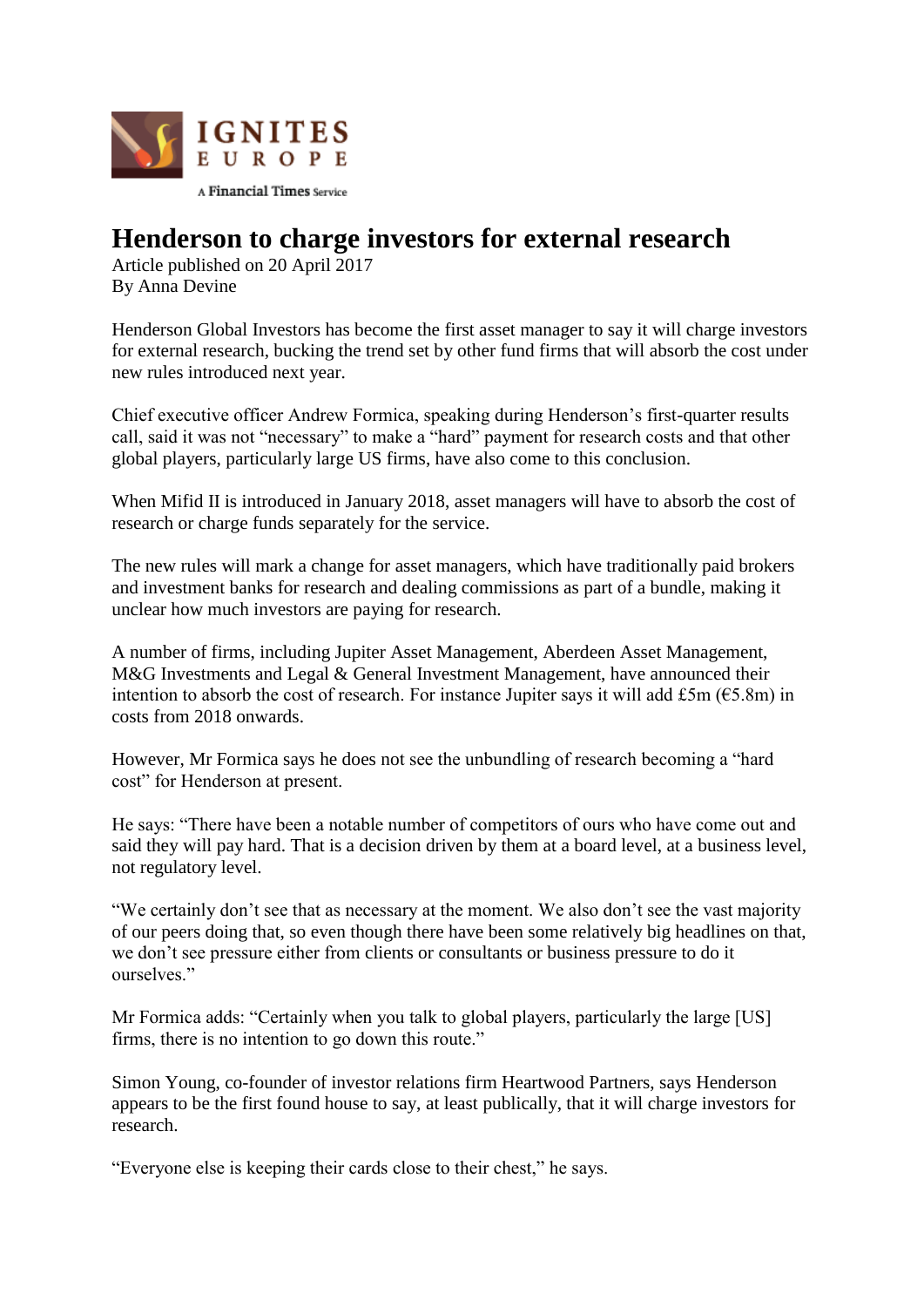Many firms are "still going through negotiations with investment banks" on prices for research, he adds.

Some "big bulge bracket banks" are offering fund houses a one-stop shop, whereas others can provide more sector-specific research.

According to one Paris-based financial analyst, banks aim to charge different prices for information, corporate access and analyst access, with a minimum charge of  $\epsilon$ 50,000.

Henderson has put "a lot of time and expense" into its commission sharing agreements with its brokers and research payment accounts system, according to Mr Young.

Mr Young says Henderson has worked out "sufficient granularity to charge the individual funds and by extension the fund's clients for research".

"However, from where we stand this puts Henderson at odds with the majority of the UK asset management industry, which has decided to go down the hard route of paying for research out of their own profit and loss," adds Mr Young.

He says that if performance of Henderson's funds tails off, relative to their relevant benchmarks, then the firm may see pressure from institutional or retail investors to help out their clients by assuming these payments for research.

Attilio Veneziano, founder of law firm Veneziano & Partners, says fund firm focus on disclosure of research costs and their separation from execution charges started to heighten last month.

The UK regulator, the Financial Conduct Authority, has reviewed how firms approach research and whether they pass "the real value on to their client", as a consequence of a consultation paper tackling the specific issue of research payment accounts in December.

"Of course there will be winners and losers from this change and again we believe that this will affect more smaller firms, with a less sizeable internal budget for research," says Mr Veneziano.

David McCann, analyst at Numis Securities, says he thinks most asset managers will initially charge investors but eventually absorb the cost of research.

For firms such as Jupiter or Aberdeen, Mr McCann says taking a hit now is "an easier decision" to make, since research costs for both firms is not a particularly large share of total profit or cost, "by virtue of the equities percentage of assets under management and turnover style of the relevant funds".

"For now I expect most will prefer the closest solution to the status quo as permitted under the rules," he adds.

Mr Formica says the first quarter was "tough", with Henderson suffering net outflows of £1.8bn, which followed £4bn of outflows in 2016.

However, he adds that the firm saw "significant improvement" in March.